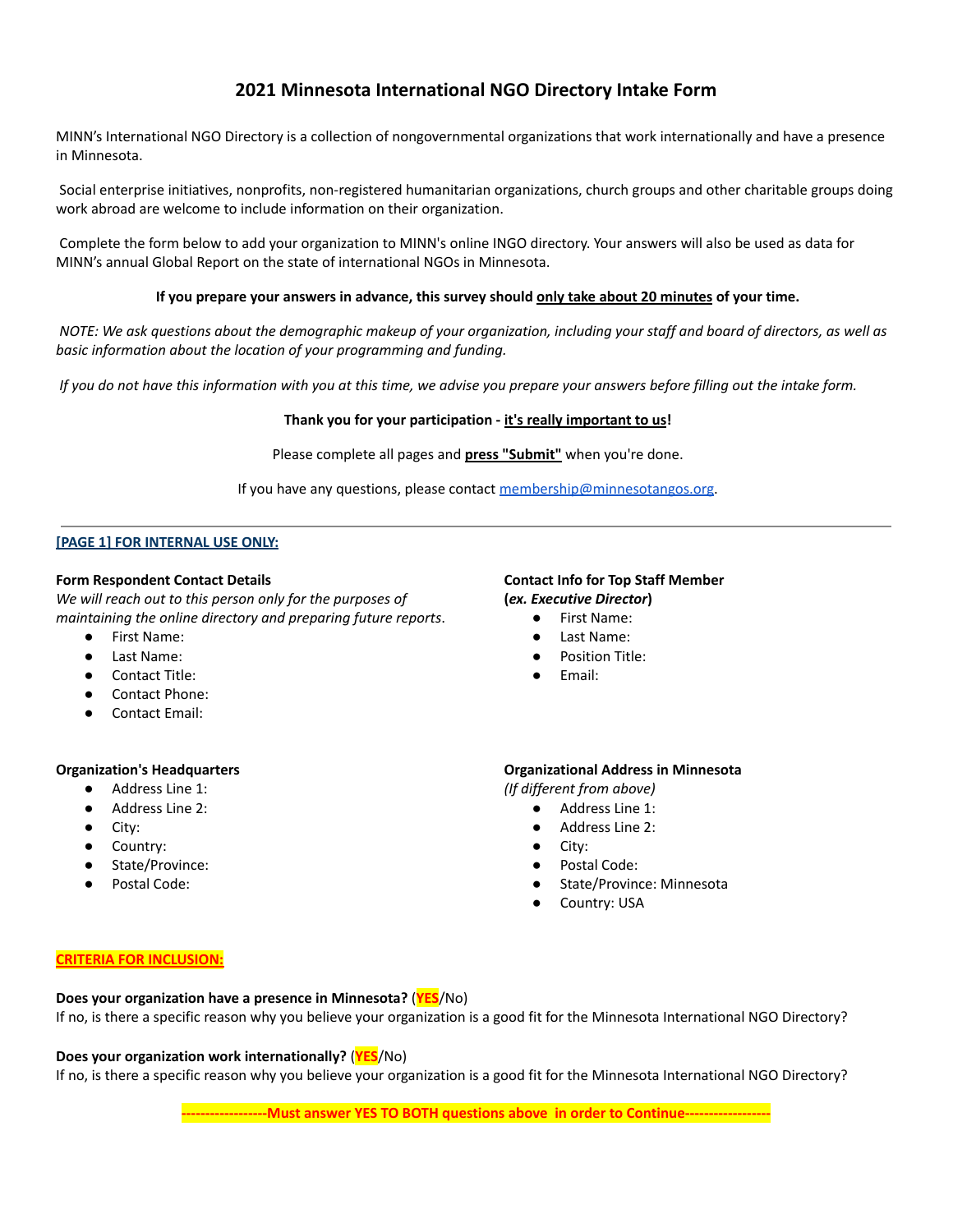## **[PAGE 2] International NGO Directory: ORG INFO**

*Answers in this section will be displayed on your organization's page on our online INGO Directory [\(https://www.minnesotangos.org/organizations](https://www.minnesotangos.org/organizations)).*

# **Name of Organization**

*Please state exactly as you would like it written in the Directory:*

#### **Mission Statement**

*Please provide a few sentences explaining your organization's mission:*

## **What year was your organization founded?**

● Year (*Ex. IRS Determination Letter date*):

## **Which type best describes your organization?**

*Select one (1)*

- International Advocacy Organization
- Association/Affinity Group with an international focus
- Consultant in international work
- Domestic NGO with international program recipients
- Educational Institution/School/University with international programming
- Foundation/Funding Agency with an international programming focus
- Immigrant/Refugee Organization with international programming
- International Implementing NGO
- Service Provider for international organizations
- Social enterprise initiatives
- Nonprofit
- Non-registered humanitarian organization
- Church groups or other charitable groups doing work abroad
- Other (please specify)

#### **Does your organization have a fiscal sponsor?**

● (Yes/No)

# **Organization Contact Info**

- Main Contact Email (if different than above):
- Organizational Phone Number (Main):
- Homepage URL: https://www...
- Twitter: @...
- LinkedIn:
- Facebook: /...
- Instagram: @...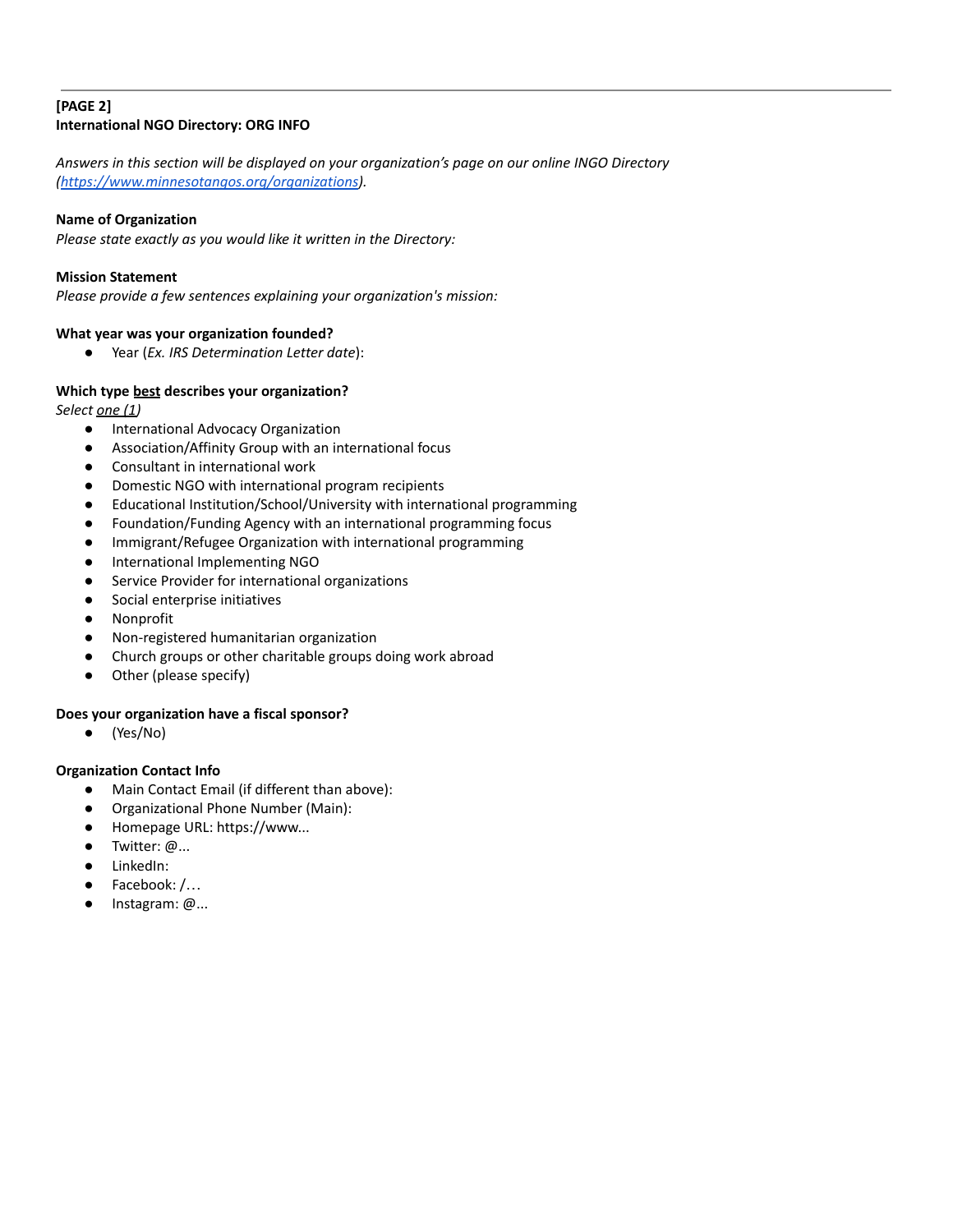# **[PAGE 3] International NGO Directory: FUNDING**

# **What is your organization's annual operating budget for the most recent fiscal year?\***

*Ex. form 990 line 35 'gross operating revenue'*

**From which sources does your organization primarily receive funding?\*** *Select all that apply:*

- United States Government
- Multilateral (UN, WHO, etc.)
- European Government
- Corporate

●

- Foundation
- Individual Donors
- Non-Profit Organization
- Earned Income
- Other (please list all that apply)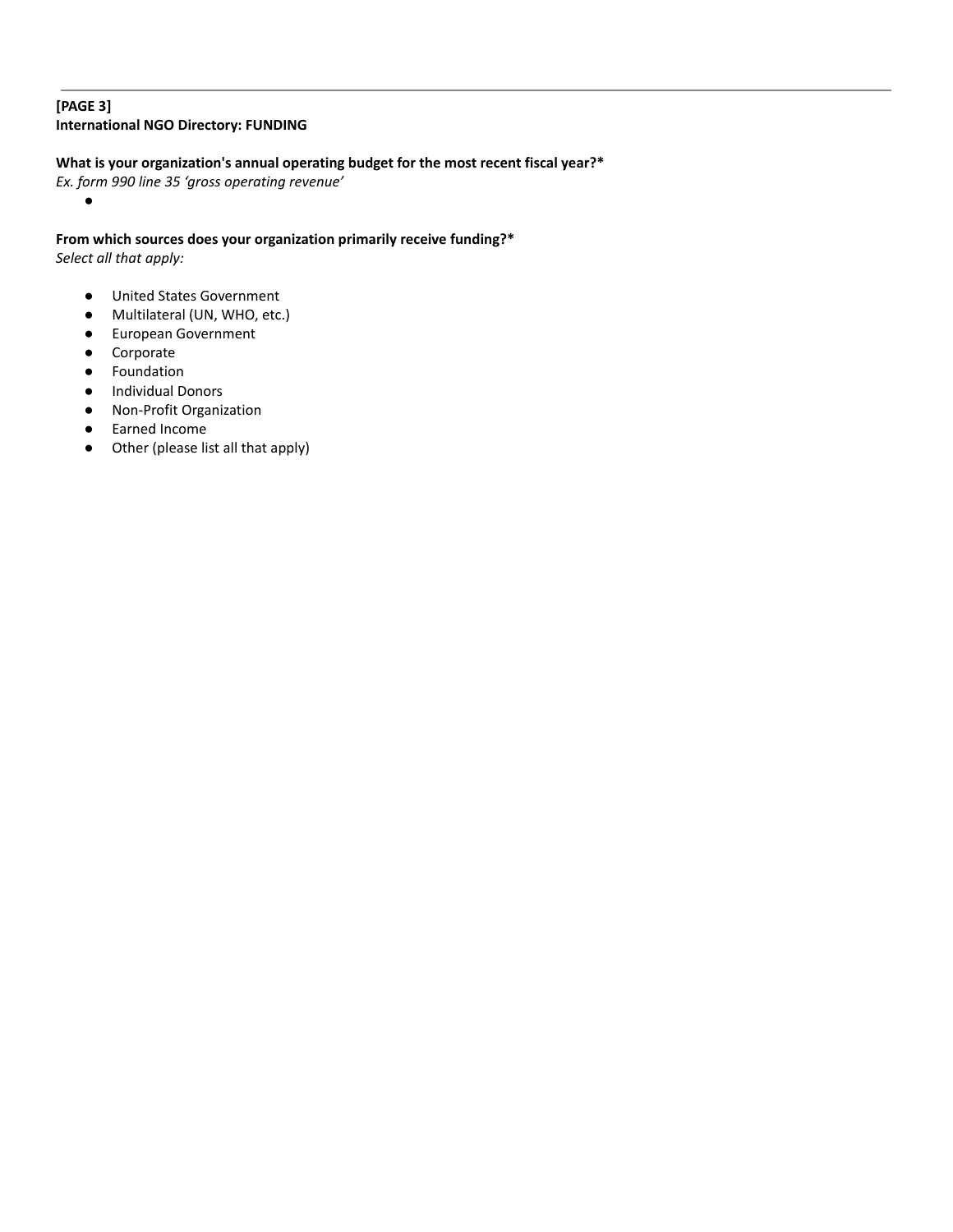# **[PAGE 4] International NGO Directory: PROG WORK**

#### **Program Area**

*Select all that apply:*

- Agriculture & Food Security
	- *○ Agriculture & Farming*
	- *○ Conservation and Natural Resource Management*
	- *○ Food Security*
	- *○ Livestock and Animal Husbandry*
	- *○ Nutrition*
- Democracy & Governance
	- *○ Civil Society Strengthening*
	- *○ Conflict Prevention & Mitigation*
	- *○ Human Rights*
	- *○ NGO Capacity Building/Development*
	- *○ Public Policy & Advocacy*
- **Education & Training** 
	- *○ Adult Education*
	- *○ Training*
	- *○ Youth Education*
- **Health** 
	- *○ HIV/AIDS, TB, Malaria*
	- *○ Reproductive Health*
	- *○ Water & Sanitation*
	- *○ Health (other)*
- Development, Economic Growth & Trade
	- *○ Community Development*
	- *○ Economic Growth*
	- *○ Enterprise Development*
	- *○ Gender Equality*
	- *○ Microfinance*
	- *○ Rural Development*
	- *○ Shelter & Housing*
- **Humanitarian Assistance** 
	- *○ Disaster & Emergency Relief*
	- *○ Humanitarian Response*
	- *○ Refugee, Displacement, Protection*
- Cross-Cutting
	- *○ Children & Youth*
	- *○ Citizen & Student Exchange*
- Other (please specify)

# **U.N. Sustainable Development Goals**

What are your organization's primary UNSD Goals? See a [summary](https://sustainabledevelopment.un.org/sdgs) of the goals here. *Select all that apply:*

- $\bullet$  (#1 No Poverty)
- (#2 Zero Hunger)
- (#3 Good Health & Well-Being)
- (#4 Quality Education)
- (#5 Gender Equality)
- (#6 Clean Water & Sanitation)
- $(H7 Affordable & Clean Energy)$
- (#8 Decent Work & Economic Growth)
- (#9 Industry, Innovation & Infrastructure)
- (#10 Reduced Inequalities)
- (#11 Sustainable Cities & Communities)
- (#12 Responsible Consumption & Production)
- (#13 Climate Action)
- (#14 Life Below Water)
- $(\text{\#15 Life On Land})$
- (#16 Peace, Justice & Strong Institutions)
- (#17 Partnerships For The Goals)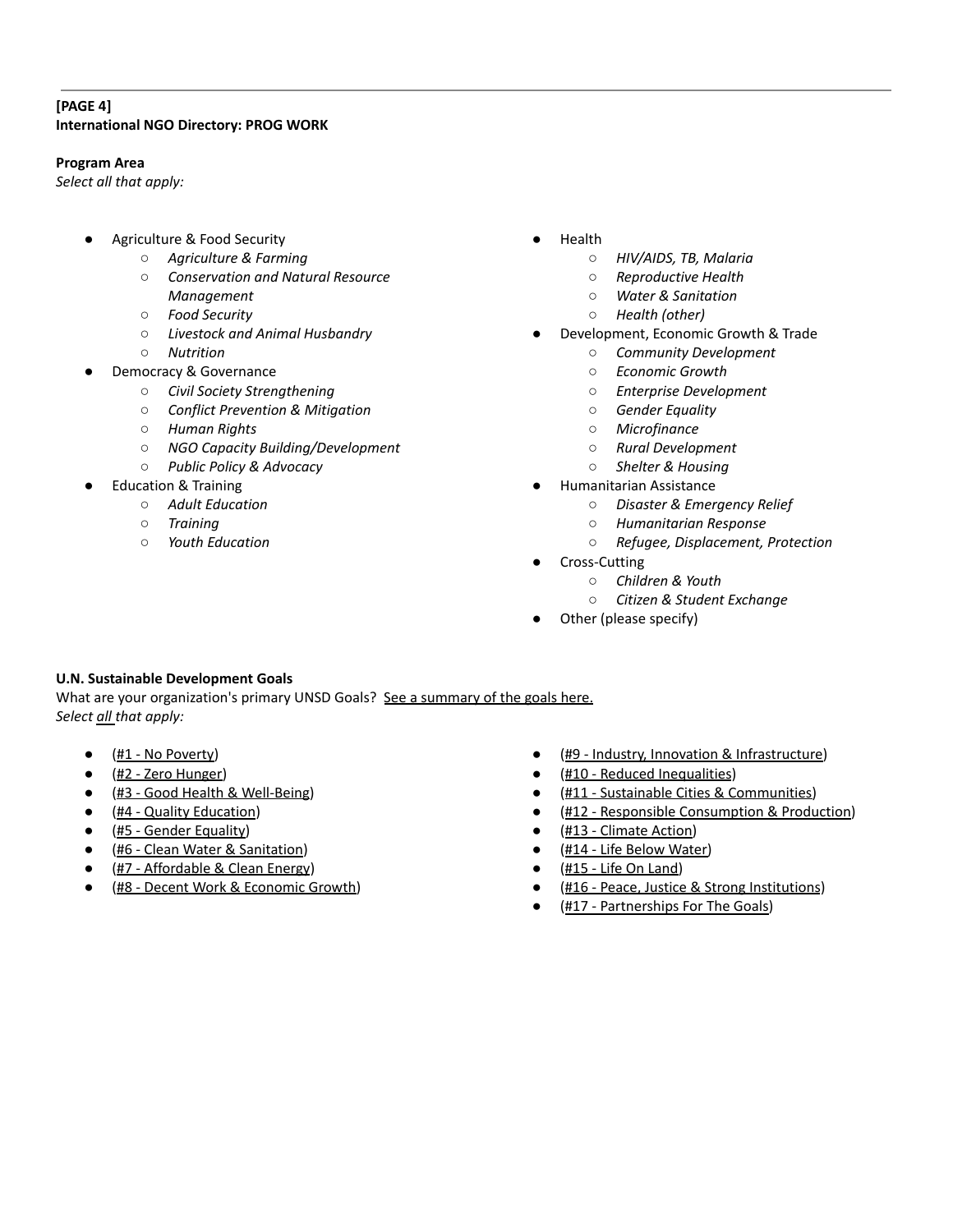### **[PAGE 5] International NGO Directory: REGION/COUNTRIES**

### **In which region(s) of the world does your organization currently work?**

For a full list of countries by region, please see <https://unstats.un.org/unsd/methodology/m49/>. Select all that apply:

- Global
- Africa
	- Northern Africa
	- Eastern Africa
	- Middle Africa
	- Southern Africa
	- Western Africa
- Americas
	- North America
	- Caribbean
	- Central America
	- South America
- Asia
	- Central Asia
	- Eastern Asia
	- South-eastern Asia
	- Southern Asia
	- Western Asia
- **Europe** 
	- Eastern Europe (including Siberia/Northern Asia)
	- Northern Europe
	- Southern Europe
	- Western Europe
- **Oceania** 
	- Australia and New Zealand
	- Melanesia
	- Micronesia
	- Polynesia

**In which countries does your organization currently work?** *Select all that apply:*

(SEE REFERENCE LIST: [https://unstats.un.org/unsd/methodology/m49/\)](https://unstats.un.org/unsd/methodology/m49/)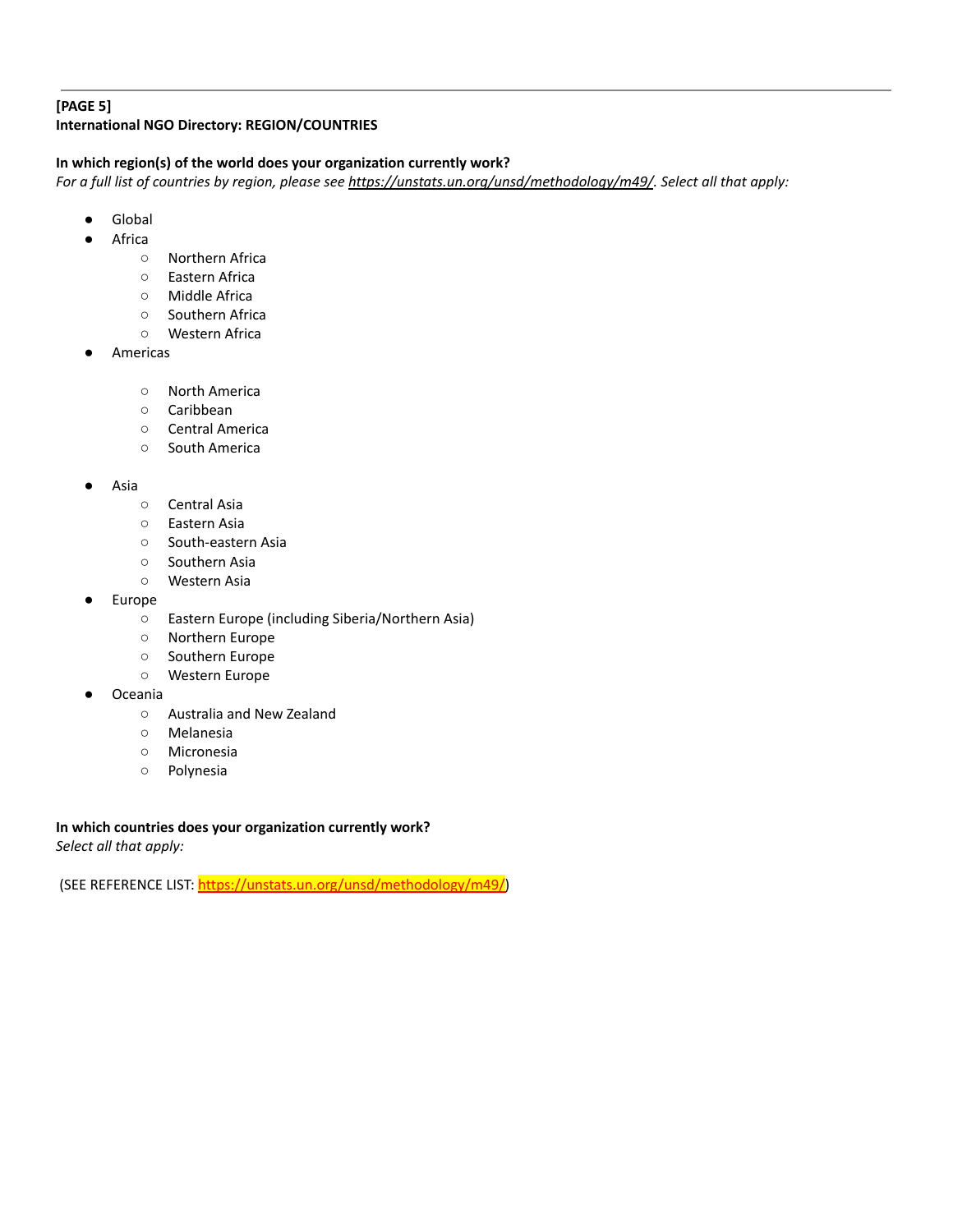### **[PAGE 6] International NGO Directory: SERVICE & STAFF**

If your organization is service-based, how many beneficiaries/participants do you engage in your program(s) annually? If unsure, **please estimate to the best of your ability.**

● Total number of Beneficiaries:

## **How many staff and/or volunteers does your organization employ?**

- Total number of staff (full-time and part-time) worldwide:
- Number of staff (full-time and part-time) based in the state of Minnesota:
- Number of other US-based staff (full-time and part-time) outside of Minnesota:
- Total number of volunteers worldwide:
- Number of volunteers based in Minnesota (MN):
- Number of other US-based volunteers outside of Minnesota:

## **Is your organization currently open to interns or volunteers?**

*Select all that apply*

- Minnesota-based internship opportunities (for credit)
- International internship opportunities (for credit)
- Minnesota-based volunteering opportunities
- International volunteering opportunities
- No, not at this time.

## **Where to direct internship or volunteer inquiries:\***

- First Name
- Last Name:
- Title:
- Email: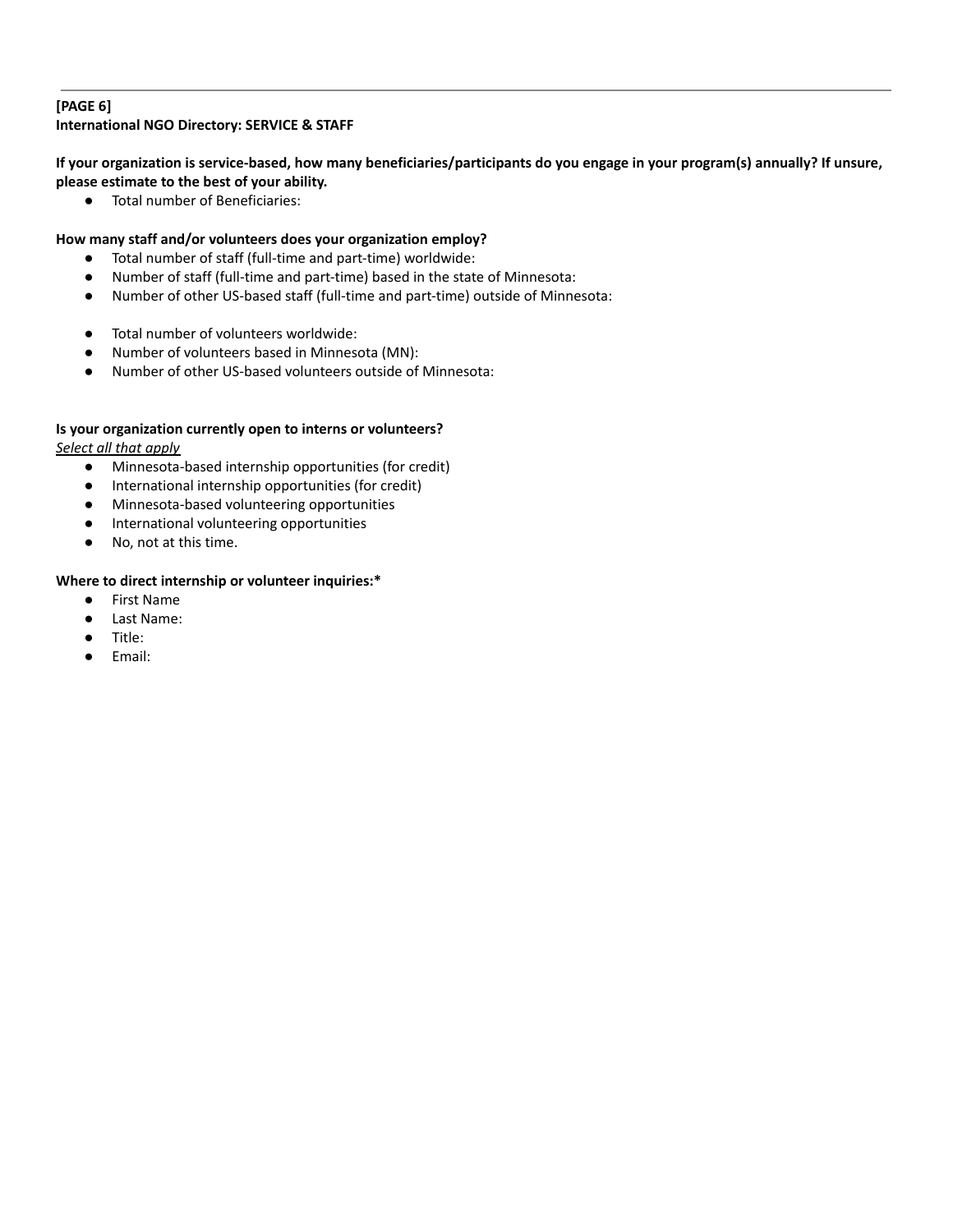# **[PAGE 7] International NGO Directory: ORG DEMOGRAPHICS**

The answers in this section will only be reported in the aggregate to report on trends among Minnesotan INGOs via MINN's Global Report. Your answers will not be tied to your organization. Please answer the below questions to the best of your ability to help us *better understand the INGO landscape in Minnesota.*

# **What is the gender identity of your founder(s)?**

*(If more than one founder, select all that apply)*

- **Male**
- **Female**
- Transgender
- Non-binary

## **What is the race/ethnicity of your founder(s)?**

*(If more than one founder, select all that apply)*

- Asian-American/Asian
- Black/African-American/African
- Indigenous
- Latinx/Hispanic
- Native Hawaiian or Other Pacific Islander
- Prefer not to answer
- **Other**
- Don't know
- **White**
- Mixed
- Prefer not to answer
- **Other**
- Don't know

**Neither** Don't know

#### **Does your founder identify as a first generation immigrant, second generation immigrant, or neither?** *(If more than one founder, select all that apply)*

- **First generation**
- Second generation

### **What is the gender identity of your top staff member? (ex. Executive Director)**

- **Male**
- **Female**
- **Transgender**
- Non-binary

#### **What is the race/ethnicity of your top staff member?**

- Asian-American/Asian
- Black/African-American/African
- **Indigenous**
- Latinx/Hispanic
- Native Hawaiian or Other Pacific Islander
- Prefer not to answer
- Other
- Don't know
- White
- **Mixed**
- Prefer not to answer
- **Other**
- Don't know

#### **Does your top staff member identify as a first generation immigrant, second generation immigrant, or neither?**

- First generation
- Second generation
- Neither
- Don't know

#### **Please estimate the number of US-based staff members of each gender identity:**

- **Male**
- **Female**
- **Transgender**
- Non-binary
- Prefer not to answer
- **Other** 
	- Don't know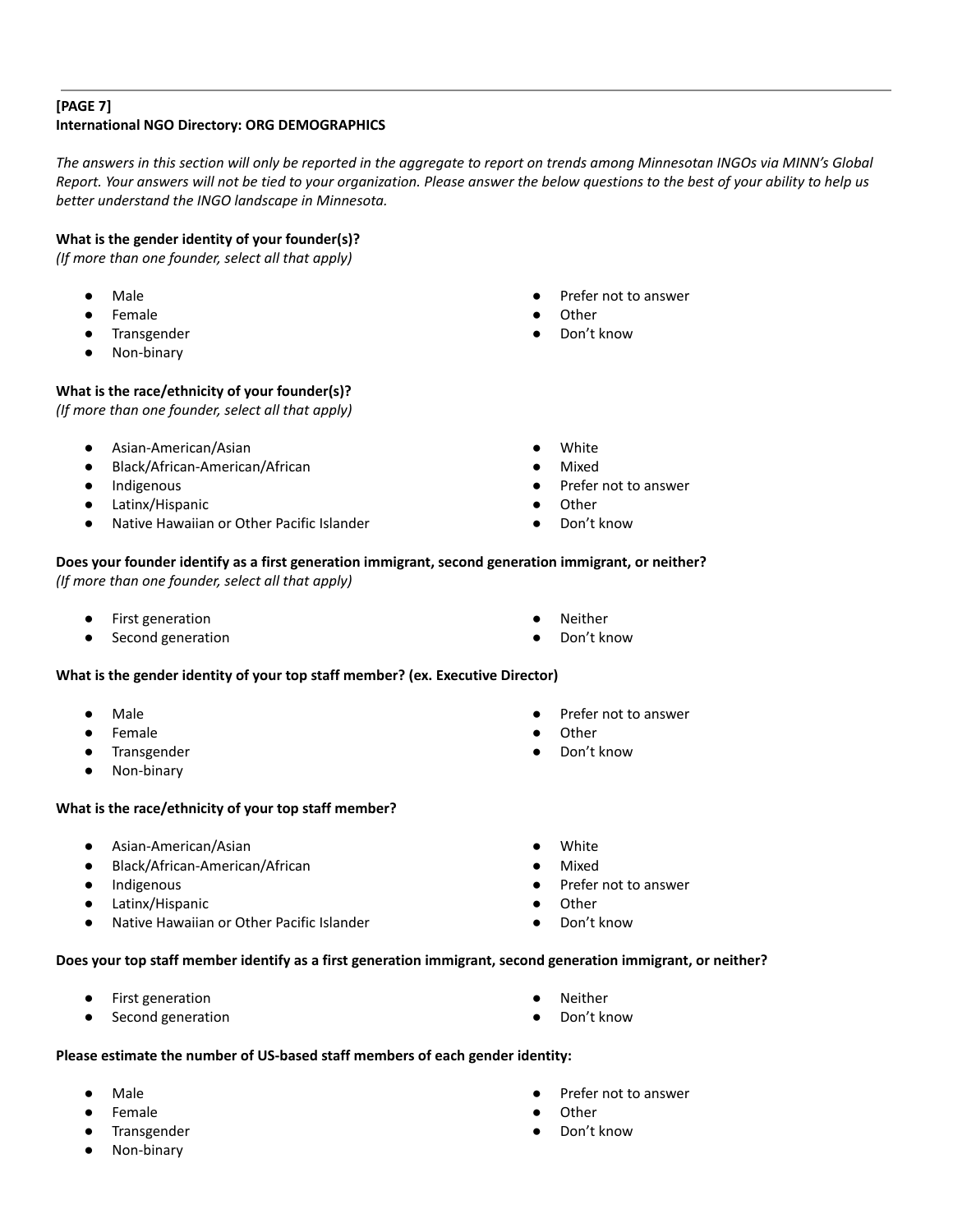#### **Please estimate the number of US-based staff members of each race/ethnicity:**

- Asian-American/Asian
- Black/African-American/African
- Indigenous
- Latinx/Hispanic
- Native Hawaiian or Other Pacific Islander
- White
- **Mixed**
- Prefer not to answer
- Other
- Don't know

Please estimate the number of US-based staff members who identify as a first generation immigrant, second generation **immigrant, or neither:**

- First generation
- Second generation
- Neither
- Don't know

#### **Please estimate the number of board members of each gender identity:**

- Male
- **Female**
- Transgender
- Non-binary

# **Please estimate the number of board members of each race/ethnicity:**

- Asian-American/Asian
- Black/African-American/African
- Indigenous
- Latinx/Hispanic
- Native Hawaiian or Other Pacific Islander
- Prefer not to answer
- **Other**
- Don't know
- White
- **Mixed**
- Prefer not to answer
- Other
- Don't know

Please estimate the number of board members who identify as a first generation immigrant, second generation immigrant, or **neither:**

- First generation
- Second generation
- **Neither**
- Don't know